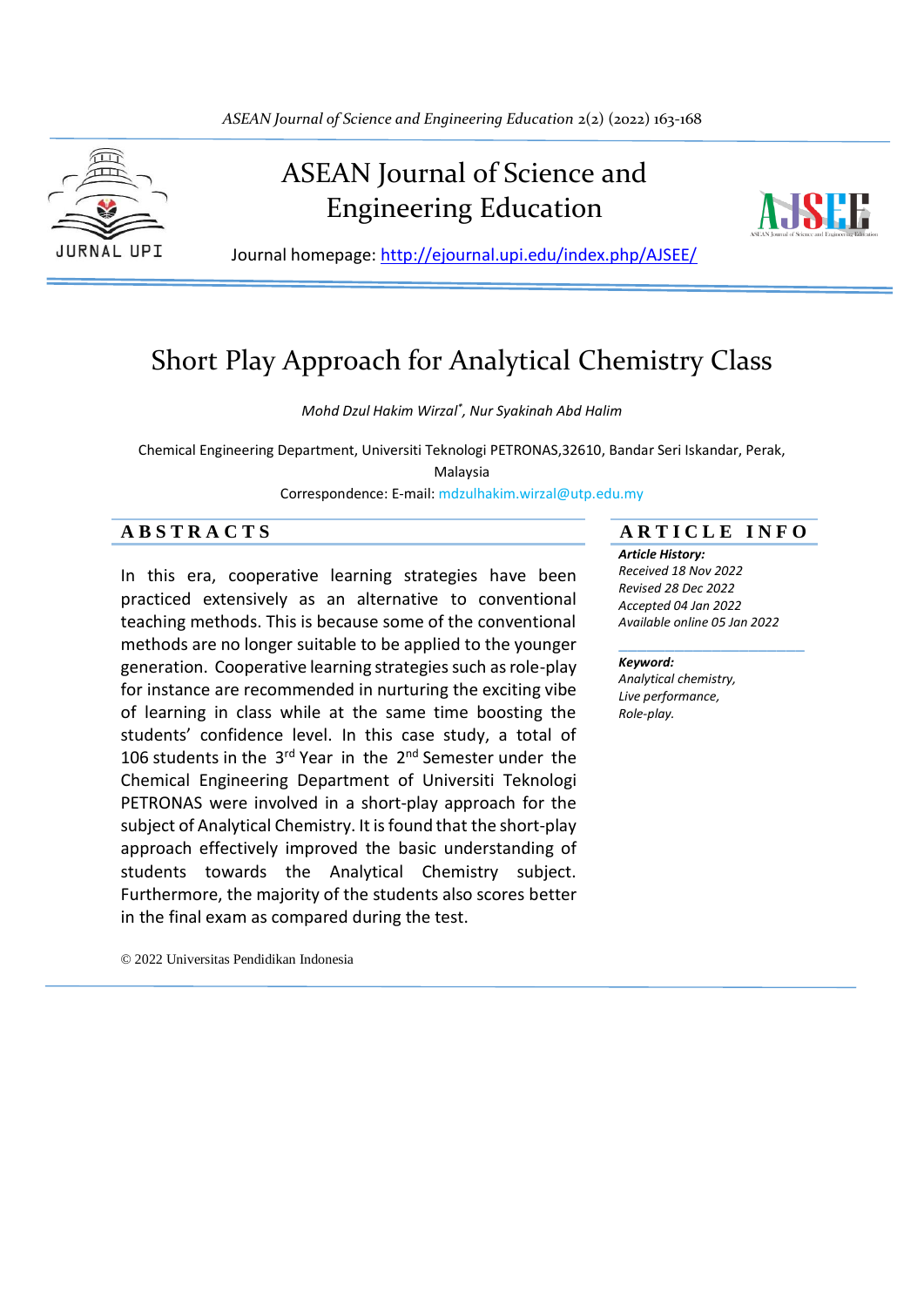## **1. INTRODUCTION**

Over the years, numerous research has been conducted to highlight the effectiveness of cooperative learning strategies. We have reached the era where some of the conventional teaching methods are no longer suitable to be applied to the younger generation. A learning environment that is high pressured and teacher-directed will create an intense atmosphere for the students (Kessel, 2018). Besides that, complicated human factors and resources limitation can also create discomfort among students during the learning activities(Mohamad *et al*., 2021). To adapt to their learning styles, cooperative learning strategies were applied. One of the methods in cooperative learning strategies is role-playing (Jackson & Walters, 2000).

A short-play or role-play teaching can be defined as the activity of acting out or imitating by a small group of people consisting of fewer than 6 people (Félix-Brasdefer, 2010). These people play their role by mimicking an exaggerated behavior pattern (Jackson & Walters, 2000). Role-playing enables students to experience a whole new world in the learning process in which they will have the opportunities to explore certain specific roles and allow them to compromise without alienation. Few studies have reported the effectiveness of role-playing as a part of the teaching method. When comparing the opinions of students, graduates, doctoral students, professionals, and the authors of classes, it was found that the authors are most particular about judging the impact of their classes on the further vocational career of graduates. They have decided that the role-playing teaching approach is interesting and exciting for both students and lecturers.

This case study involves the participation of 106 students in the 3<sup>rd</sup> Year in the 2<sup>nd</sup> Semester under the Chemical Engineering Department of Universiti Teknologi PETRONAS for the subject of Analytical Chemistry. In this subject, overall, there is the four-course outcome, which is named CO1, CO2, C03, and C04. These four-course outcomes will be the guidance of the students' performance throughout their studies in this subject. The course outcomes are as followed:

- (i) CO1: Understand the principle of analytical chemistry, analytical methodology and apply the statistic method in data handling for reliability and significant derived results.
- (ii) CO2: Apply and select the knowledge of materials in chemical processes. Describe the procedures and applications of analytical techniques within the area of gravimetric.
- (iii) CO3: Explain the basic principles and analyze the data generated using the spectrophotometric, spectroscopic, and chromatographic methods.
- (iv) CO4: Apply the knowledge of analytical and associated data handling and processing skills in laboratory experiments.

Apart from that, the constructive alignment of this study was based on three major connecting factors, lecturer extension, T&L activities, and assessment. For lecturer extension, our focus would be on CO1. Following this course outcome, the student will conduct T&L activities which in this case a short play where the script and the performance will be based on analytical topics. From this, students will gain knowledge of analytical chemistry from Chapter 1 until Chapter 8 and will undergo an assessment to test their knowledge on this subject.

#### **2. METHODS**

# **2.1. Flow**

For the flow of this short play project, it will be based on five main components which are grouping, duration, theme, script, and performance. All 106 students will be divided into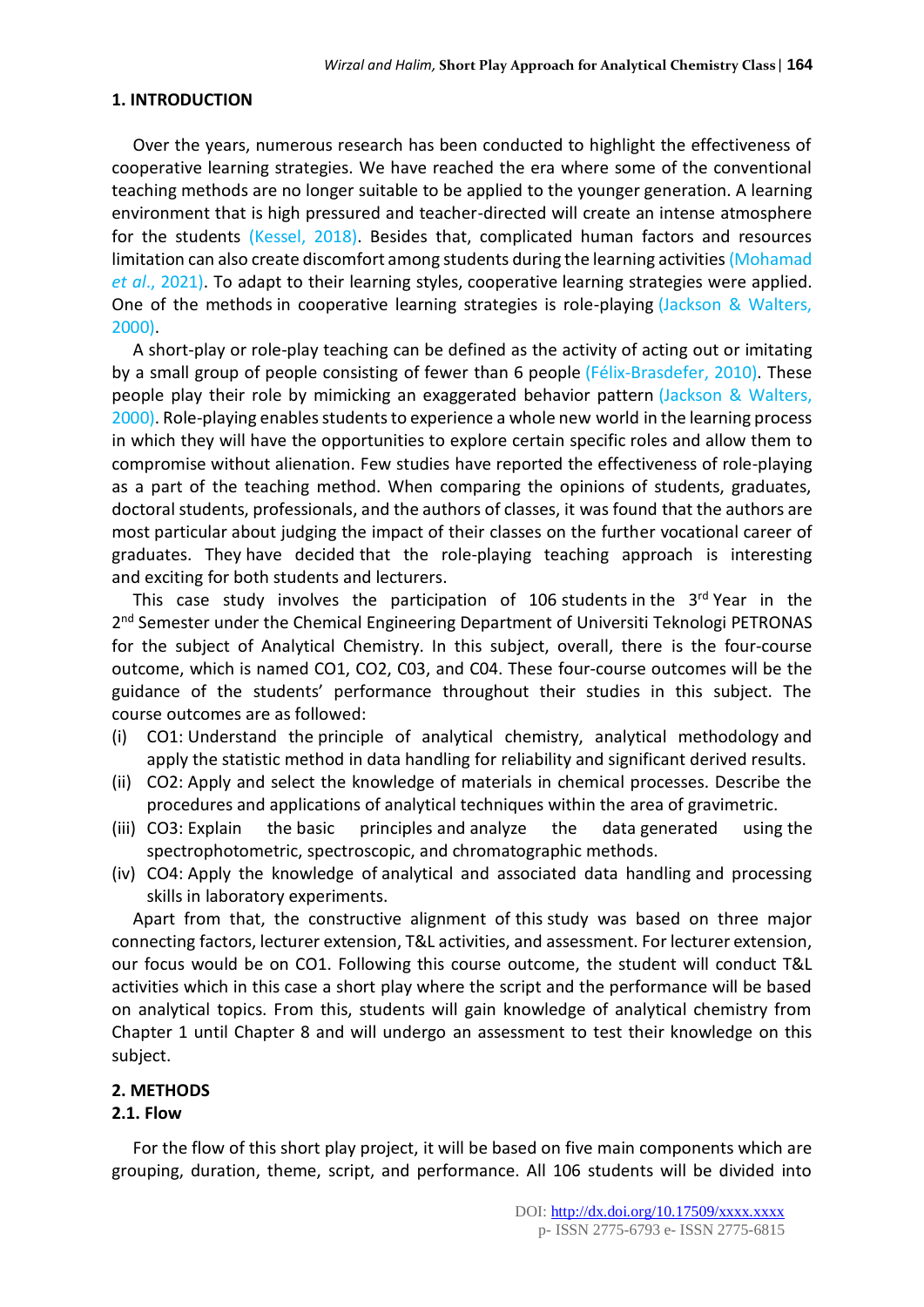several groups consisting of 5 to 6 students and the selection will be based on their CGPA. As for the duration, the short play needs to be conducted within 7-10 minutes. Furthermore, the theme of the short play will be solely based on the analytical chemistry topic from Chapter 1 until Chapter 8. As for the scriptwriting, the contents should include information or facts about analytical chemistry related. Lastly, students may include set or props, makeup, costume, music, and any technical stuff to their live performance, besides having at least three of their members perform in the short play. The flow chart of this study is illustrated in **Figure 1**.

# **2.2 Evaluation**

Two evaluation sets were prepared to assess the students' performance. They were evaluated based on their scriptwriting and live performance. The script will be evaluated based on format, character, plot, dialog, content, and overall script. As for the performance, it is based on physical performance, character, voice projection, dialog, technical aspect, and overall performance.

# **3. RESULTS AND DISCUSSION**

# **3.1. Surveys**

After the students performed their short play, a survey was conducted to study the students' reflections regarding the implementation of the short play for this subject. We found that all the students strongly agreed (more than 90%) to give 4-5 for their rate on the short play approach in AChem Subject (**Figure 1**). The rate was set from 1 – 5 (Lowest to Highest). As for their learning process, 80% of the students agreed that short play helps to improve their understanding of the subject as can be seen in **Figure 2**.







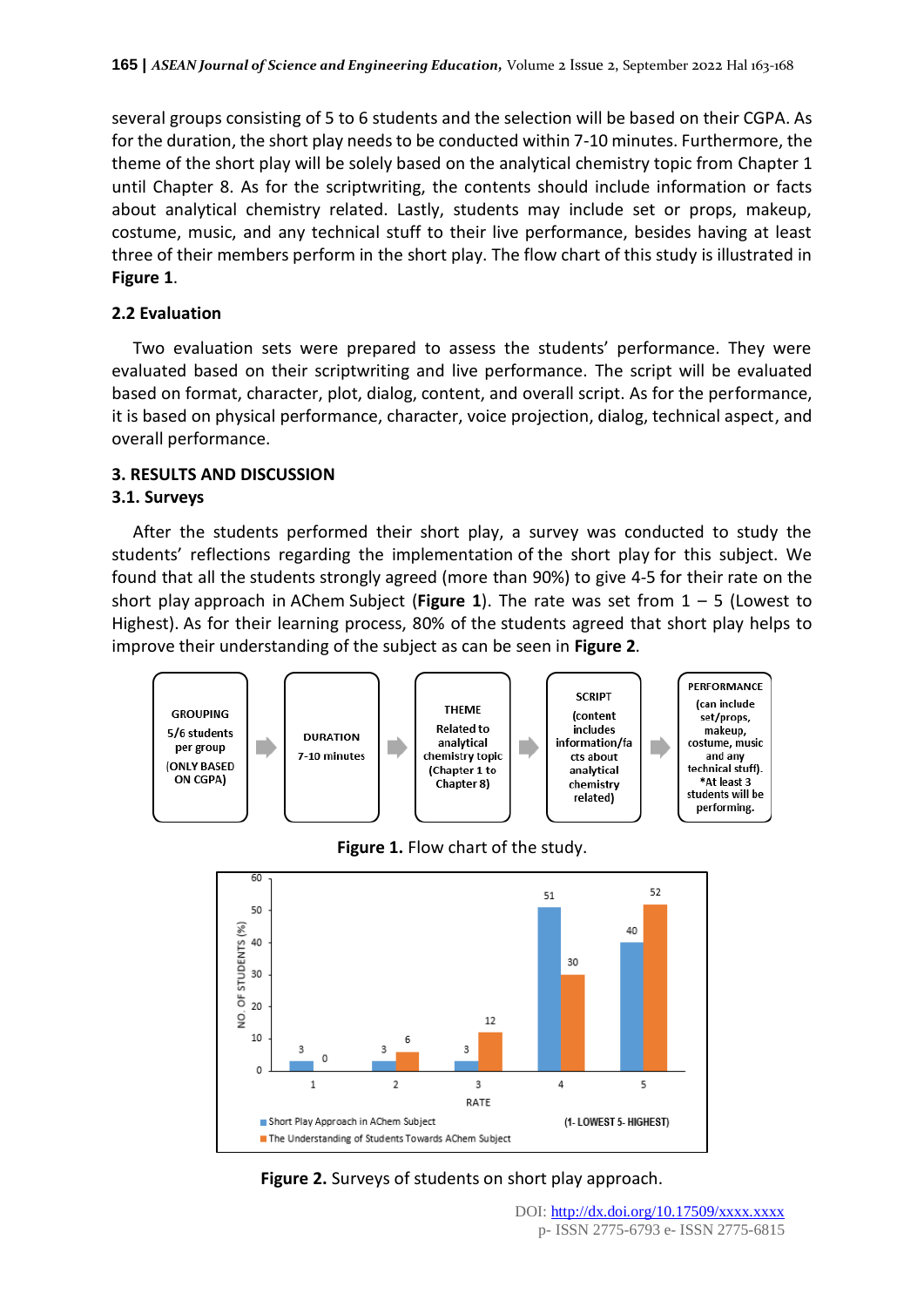## **3.2. Students' Results**

Apart from that, it was found that the number of students' scores in the final exam is higher than during the test based on **Figure 3**. The application of short play can reduce the number of students getting failed. Based on this data, it shows the high impact of short play as a learning tool in Analytical Chemistry and how it successfully able to develop the basic understanding of students towards this particular subject as reported by Jackson and Walter (2000). Metz (2005) and Smythe and Higgins (2007) also stated that role-play activity gives better authentic learning, develops several perspectives, and helps to sharpen their presentation skills. The role-play activities conducted by the lecturer and students were illustrated in **Figures 4 and 5**.



**Figure 3.** Students' results.



**Figure 4.** Role-play activities.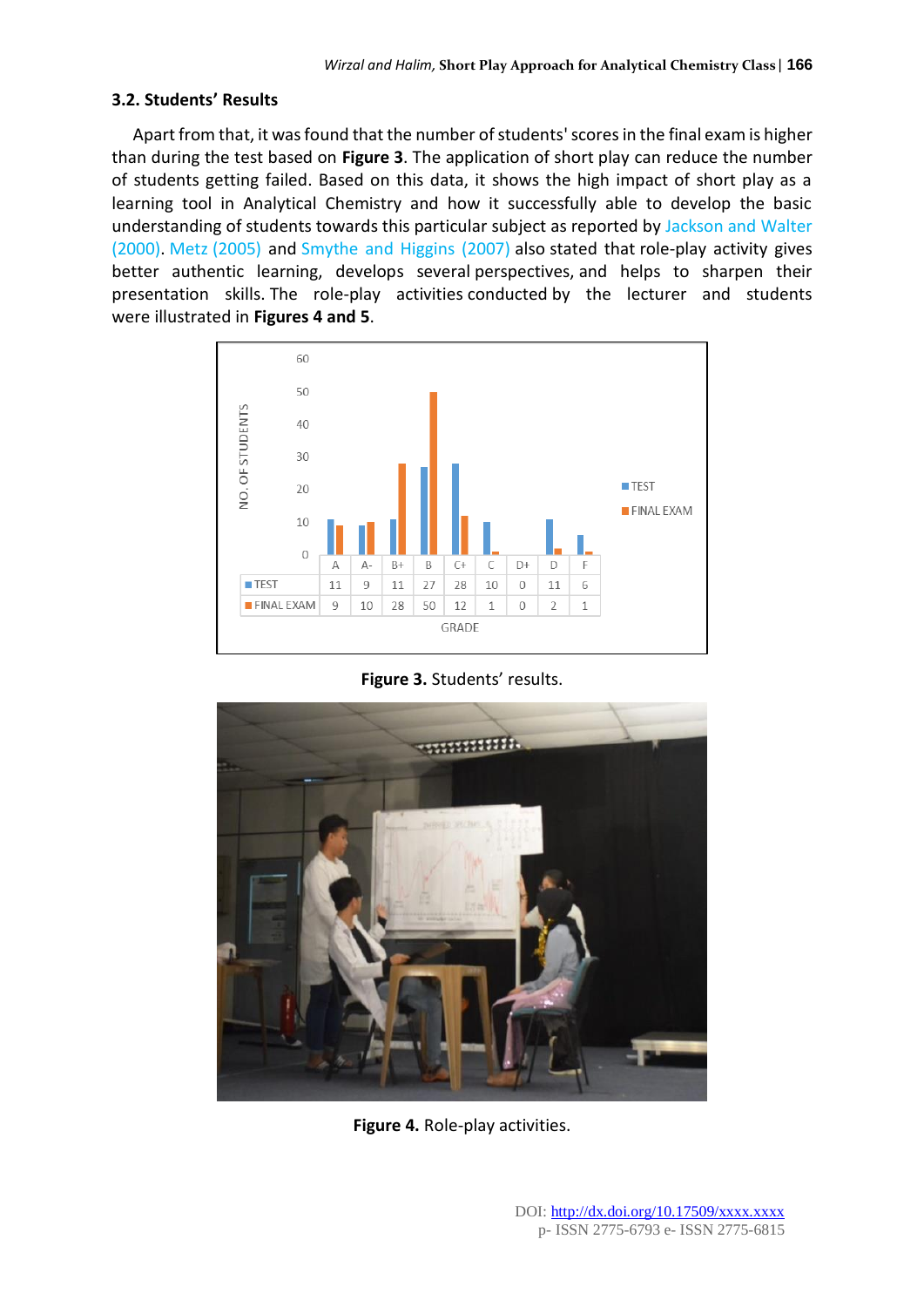

**Figure 5.** Role-play activities.

# **3.3. Issues and Challenges**

To investigate the issues and challenges of the role play application in this subject, the students were asked to write a few reflections on their experience, success, failure, and improvement that they faced during the process. Based on the obtained data, many gave positive feedbacks. For them, role play is an exciting platform for learning and at the same time, boosts their confidence especially in front of the public. It was an engaging experience that gave them a sweet escape from other stressful projects. Nevertheless, few felt that this role play project stressful as it is time-consuming due to a lot of submissions at the moment and it only contributed to the low percentage of the coursework. Apart from that, some of the groupmates did not give cooperation during the process. Therefore, few suggested that the role-play activity can be conducted in the early of the semester and the topics may be given to each group beforehand based on a first come first basis.

# **3.4. Value Added**

The short play approach has successfully implanted several added values towards students' development. The fun learning concept can instill students' confidence and creativity, develop philosophical and neutrophilic understanding, and students can explore specific roles and compromise without alienation.

# **3.5. Commercialization Potential**

The short play approach has remarkable commercialization potential such as its application for engineering courses and it can be part of marketing strategies for universities. The freedom of expression through learning can be a selling point toward marketing strategies.